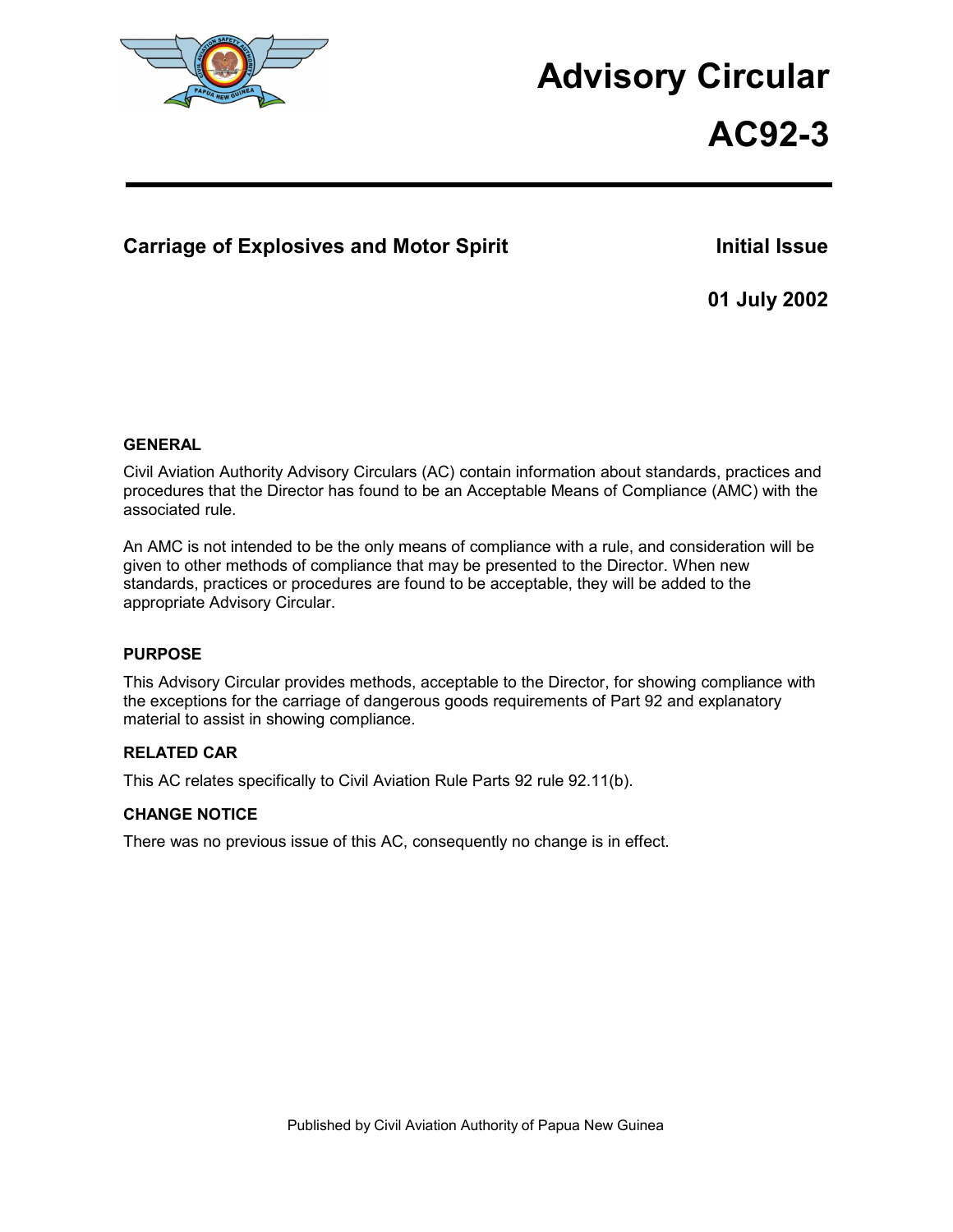## **Table of Contents**

| 2 Purpose 2 |  |  |
|-------------|--|--|
|             |  |  |
|             |  |  |
|             |  |  |
| 5.1         |  |  |
| 5.2         |  |  |
| 5.3         |  |  |
|             |  |  |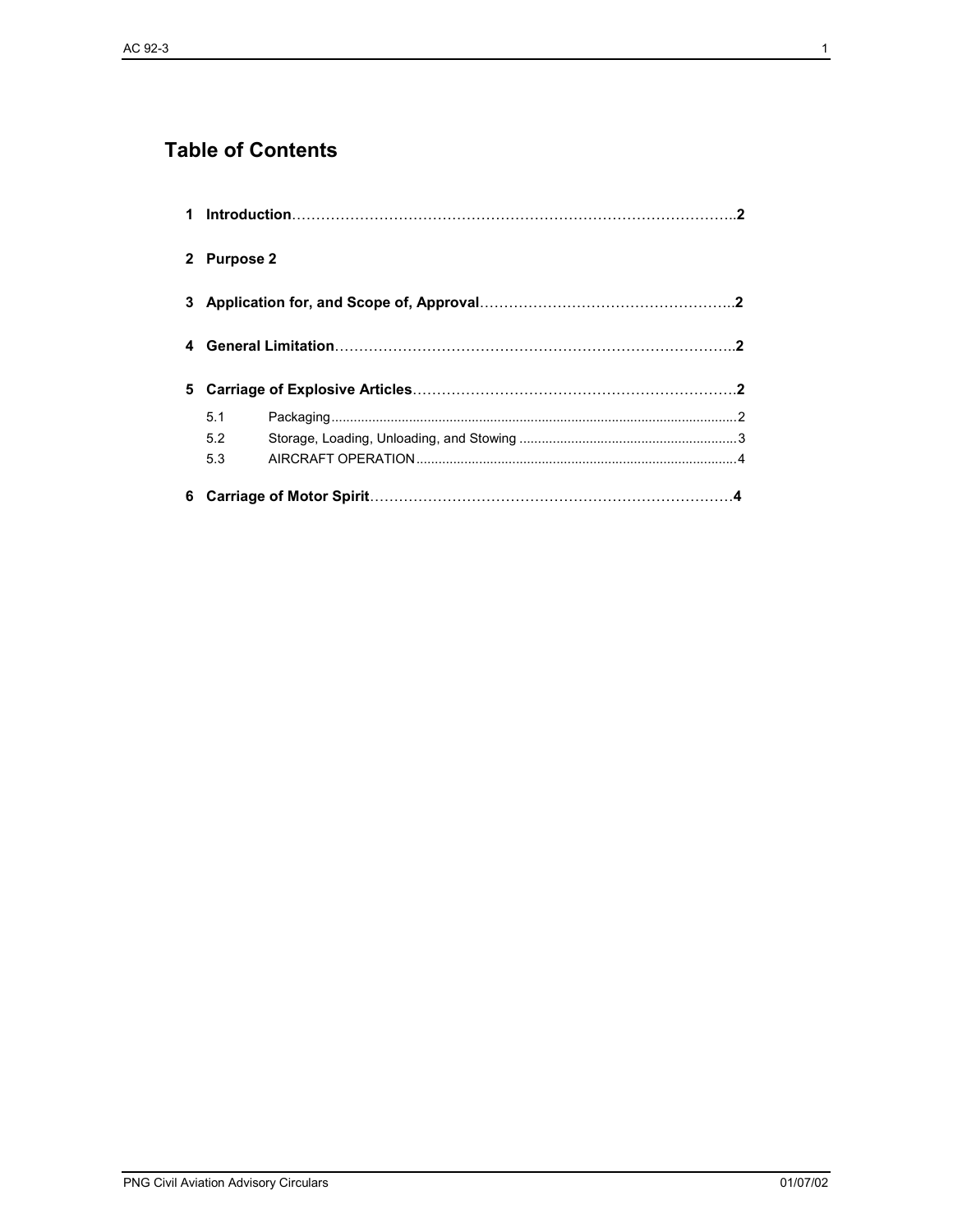## **1 Introduction**

Part 92 rule 92.11(b) provides an exception for the carriage of Class 1 or other Class of Dangerous goods without complying with Part 92 if—

- (a) approval is obtained from the Director; and
- (b) safety and emergency procedures are established for the carriage of the goods; and
- (c) the goods are—
	- (1) in a proper condition for carriage by air; and
	- (2) stowed and secured for safe carriage.

## **2 Purpose**

The purpose of this AC is to provide information to operators as to which dangerous goods the Director is prepared to approve under the authority of 92.11(b) and the technical and operational requirements to be met by the operator.

## **3 Application for, and Scope of, Approval**

Operators wishing to seek approval under 92.11(b) should address the following technical and operational requirements in their application to the Director.

This AC addresses approvals that may be granted under 92.11(b) for the carriage of—

- (1) articles classified as 'explosives' and listed as 'Forbidden' in columns 9 and 10 of Part 3 of the Technical Instructions that are marketed for general sale as a commercial explosive in Papua New Guinea; and
- (2) increased net quantity of motor spirits, petrol or gasoline.

In considering an application for approval to transport the above articles by air, the Director will take into account the practical availability of alternate means of transport and the safety of persons and property on the ground.

### **4 General Limitation**

Any approval granted under 92.11(b) will limit the carriage of the dangerous goods to cargo aircraft only.

## **5 Carriage of Explosive Articles**

#### **5.1 Packaging**

5.1.1 In addition to complying with the packing requirements of the Technical Instructions, explosives of the kind referred to in paragraph 2, other than detonators, shall comply with the following packing requirements—

(a) they shall be packed in undamaged and unstained boxes as received from the manufacturer, or in a portable magazine approved for the purpose by the Director.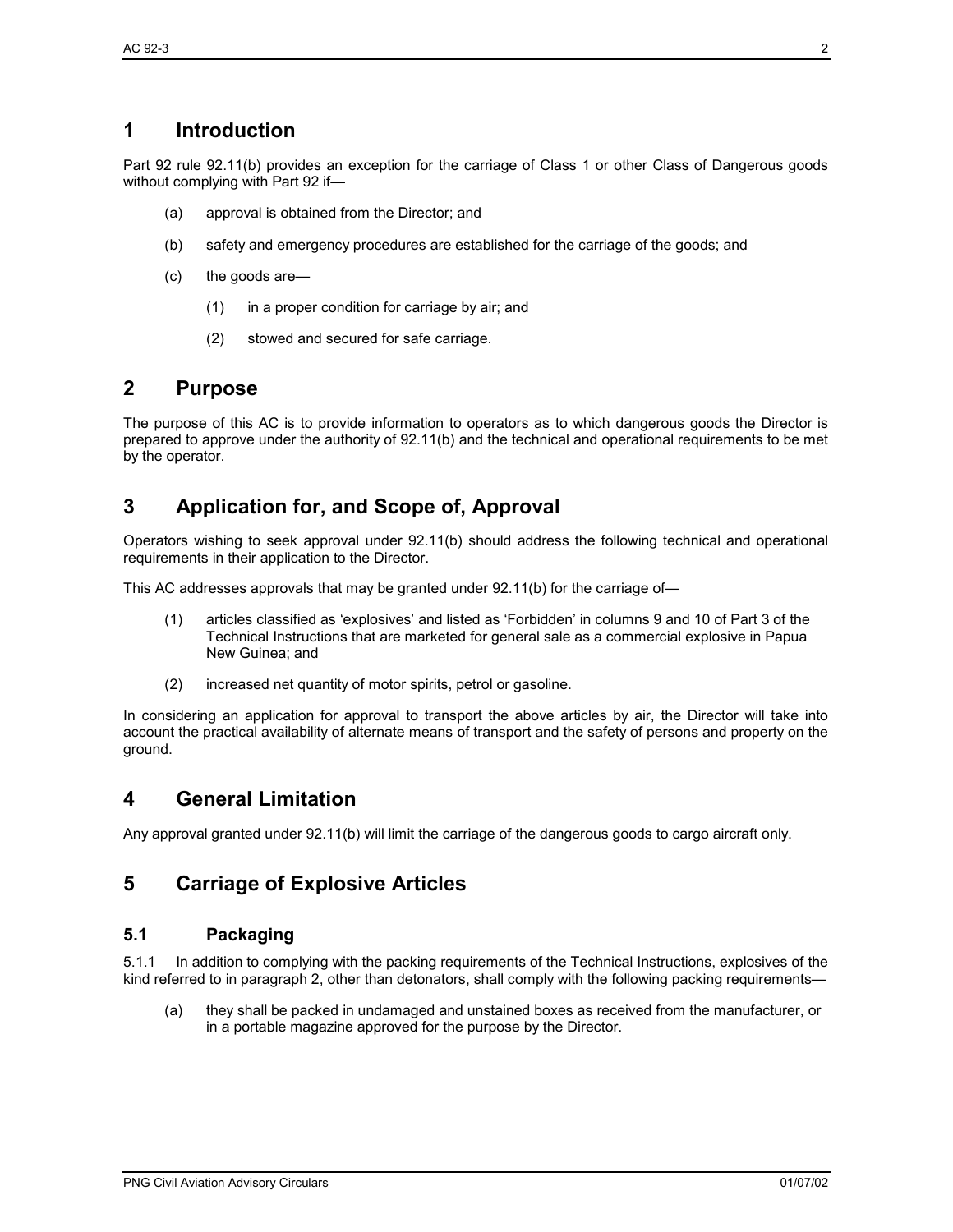- (b) deflagration explosives such as 'Black Powder', 'Blasting Powder' or 'Gun Powder' shall have an outer container at least equivalent to 4C2 wooden box (specified in Part 6, Chapter 3, paragraph 3.1.8 of the Technical Instructions) with no steel fasteners or parts. In all cases, the outer container shall show absolutely no seepage, sifting or other sign of leaking of the contents.
- (c) in addition to bearing the applicable 'EXPLOSIVE' label, the outer container shall be legibly and durably marked with the word 'EXPLOSIVE', the trade name of the explosives and the name of their manufacturer.
- (d) the outer container shall bear the 'CARGO AIRCRAFT ONLY' label.

5.1.3 In addition to complying with the packing requirements of the Technical Instructions, detonators shall comply with the following packing requirements—

- (a) the detonators shall be packed in undamaged containers as received from the manufacturer with none of the contents missing unless the container is a portable magazine approved for the purpose by the director.
- (b) each package of plain detonators shall consist of outer and inner containers separated by a distance of at least 75 mm. The outer container shall be constructed of strong cardboard, wood or similar material with no steel fasteners or parts.
- (c) each package of detonators of a type designed to be activated by an electric current, shall have an outer container constructed of strong cardboard, wood or other similar material, with no steel fasteners or parts, and which provides the detonators with full shielding of electrical conductors.
- (d) In addition to bearing the applicable 'EXPLOSIVE' label, the outer container shall be legibly and durably marked with the word 'DETONATORS', the trade name of the detonators, and the name of the manufacturer.
- (e) The outer container of each package shall bear the 'CARGO AIRCRAFT ONLY' label.

#### **5.2 Storage, Loading, Unloading, and Stowing**

5.2.1 The loading of an aircraft, and the unloading of explosives from an aircraft, shall be carried out at safe distances from buildings and from other aircraft and shall comply with any law of Papua New Guinea which relates to the handling of explosives.

5.2.2 Without the express permission of the person in charge of the aerodrome, explosives shall not be stored on or in the vicinity of an aerodrome for more than an 1 hour.

5.2.3 Where detonators are carried on board an aircraft they shall be stored in a position which provides optimum preservation of the airworthiness of the aircraft and the safety of persons on board the aircraft in the event of accidental detonation.

5.2.4 Where detonators and other explosives are carried together on board an aircraft, the detonators shall be separated from the other explosive material by an air space or a barrier which will, in the event of accidental detonation, prevent detonator fragments from striking the explosive material. Suitable separation and air space distances and barrier thickness for No. 6 detonators are contained in the following Table 1.

#### **Table 1.**

| <b>QUANTITY OF DETONATORS</b>                | <b>MINIMUM SEPARATION</b> |                                  |  |
|----------------------------------------------|---------------------------|----------------------------------|--|
|                                              | <b>AIR SPACE</b>          | <b>SAWDUST OR EQUIVALENT (M)</b> |  |
| Up to $200$<br>Over 200 to 1000<br>Over 1000 | 0.60<br>1.50<br>3.00      | 0.30<br>0.45<br>0.60             |  |